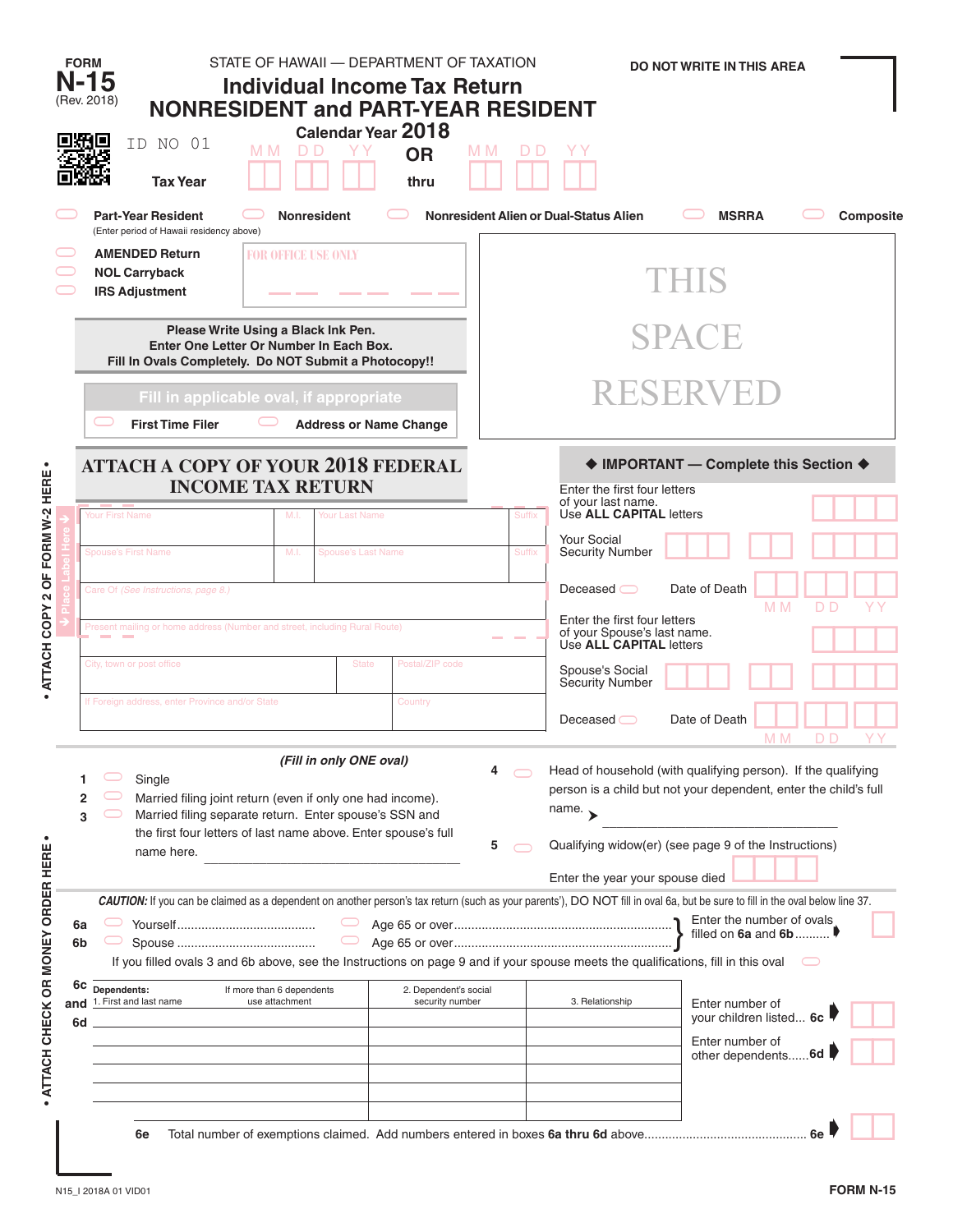## **Form N-15 (Rev. 2018) Page 2 of 4**



Your Social Security Number Your Spouse's SSN **!!! !! !!!! !!! !! !!!!**



Name(s) as shown on return \_\_

|          |                                                                                                      | If amount is negative (loss), shade the minus (-) in the box. Example: $\blacksquare$<br>Col. A - Total Income |  |  |  |  | Col. B - Hawaii Income |                |  |  |  |  |  |  |  |  |
|----------|------------------------------------------------------------------------------------------------------|----------------------------------------------------------------------------------------------------------------|--|--|--|--|------------------------|----------------|--|--|--|--|--|--|--|--|
|          |                                                                                                      |                                                                                                                |  |  |  |  |                        |                |  |  |  |  |  |  |  |  |
| 7<br>8   | Wages, salaries, tips, etc. (attach Form(s) W-2)<br>Interest income from the worksheet on page 41 of |                                                                                                                |  |  |  |  |                        | $\overline{7}$ |  |  |  |  |  |  |  |  |
|          |                                                                                                      |                                                                                                                |  |  |  |  |                        | 8              |  |  |  |  |  |  |  |  |
| 9        |                                                                                                      |                                                                                                                |  |  |  |  |                        | 9              |  |  |  |  |  |  |  |  |
| 10       | State income tax refund from the worksheet on                                                        |                                                                                                                |  |  |  |  |                        |                |  |  |  |  |  |  |  |  |
|          |                                                                                                      |                                                                                                                |  |  |  |  |                        | 10             |  |  |  |  |  |  |  |  |
| 11       |                                                                                                      |                                                                                                                |  |  |  |  |                        | 11             |  |  |  |  |  |  |  |  |
|          |                                                                                                      |                                                                                                                |  |  |  |  |                        | 12             |  |  |  |  |  |  |  |  |
| 12<br>13 | Capital gain or (loss) from the worksheet on                                                         |                                                                                                                |  |  |  |  |                        |                |  |  |  |  |  |  |  |  |
|          |                                                                                                      |                                                                                                                |  |  |  |  |                        | 13             |  |  |  |  |  |  |  |  |
| 14       | Supplemental gains or (losses)                                                                       |                                                                                                                |  |  |  |  |                        | 14             |  |  |  |  |  |  |  |  |
|          |                                                                                                      |                                                                                                                |  |  |  |  |                        |                |  |  |  |  |  |  |  |  |
| 15<br>16 | Pensions and annuities (see Instructions and                                                         |                                                                                                                |  |  |  |  |                        | 15             |  |  |  |  |  |  |  |  |
|          | attach Schedule J, Form N-11/N-15/N-40)                                                              |                                                                                                                |  |  |  |  |                        | 16             |  |  |  |  |  |  |  |  |
|          |                                                                                                      |                                                                                                                |  |  |  |  |                        | 17             |  |  |  |  |  |  |  |  |
| 17       | Rents, royalties, partnerships, estates, trusts, etc                                                 |                                                                                                                |  |  |  |  |                        |                |  |  |  |  |  |  |  |  |
| 18       | Unemployment compensation (insurance)                                                                |                                                                                                                |  |  |  |  |                        | 18             |  |  |  |  |  |  |  |  |
| 19       | Other income (state nature and source)                                                               |                                                                                                                |  |  |  |  |                        | 19             |  |  |  |  |  |  |  |  |
|          |                                                                                                      |                                                                                                                |  |  |  |  |                        |                |  |  |  |  |  |  |  |  |
| 20<br>21 | Add lines 7 through 19  Total Income ><br>Certain business expenses of reservists, performing        |                                                                                                                |  |  |  |  |                        | 20             |  |  |  |  |  |  |  |  |
|          | artists, and fee-basis government officials                                                          |                                                                                                                |  |  |  |  |                        | 21             |  |  |  |  |  |  |  |  |
|          |                                                                                                      |                                                                                                                |  |  |  |  |                        | 22             |  |  |  |  |  |  |  |  |
| 22<br>23 | Student loan interest deduction from the worksheet                                                   |                                                                                                                |  |  |  |  |                        |                |  |  |  |  |  |  |  |  |
|          |                                                                                                      |                                                                                                                |  |  |  |  |                        | 23             |  |  |  |  |  |  |  |  |
| 24       |                                                                                                      |                                                                                                                |  |  |  |  |                        | 24             |  |  |  |  |  |  |  |  |
|          |                                                                                                      |                                                                                                                |  |  |  |  |                        |                |  |  |  |  |  |  |  |  |
| 25       | Moving expenses (attach Form N-139)                                                                  |                                                                                                                |  |  |  |  |                        | 25             |  |  |  |  |  |  |  |  |
| 26       | Deductible part of self-employment tax                                                               |                                                                                                                |  |  |  |  |                        | 26             |  |  |  |  |  |  |  |  |
| 27       | Self-employed health insurance deduction                                                             |                                                                                                                |  |  |  |  |                        | 27             |  |  |  |  |  |  |  |  |
|          |                                                                                                      |                                                                                                                |  |  |  |  |                        |                |  |  |  |  |  |  |  |  |
| 28       | Self-employed SEP, SIMPLE, and qualified plans                                                       |                                                                                                                |  |  |  |  |                        | 28             |  |  |  |  |  |  |  |  |
| 29       | Penalty on early withdrawal of savings                                                               |                                                                                                                |  |  |  |  |                        | 29             |  |  |  |  |  |  |  |  |
| 30       | Alimony paid (Enter name and SS No. of recipient)                                                    |                                                                                                                |  |  |  |  |                        |                |  |  |  |  |  |  |  |  |
|          |                                                                                                      |                                                                                                                |  |  |  |  |                        | 30             |  |  |  |  |  |  |  |  |
|          | Payments to an individual housing account<br>31                                                      |                                                                                                                |  |  |  |  |                        | 31             |  |  |  |  |  |  |  |  |
|          | First \$6,564 of military reserve or Hawaii<br>32                                                    |                                                                                                                |  |  |  |  |                        | 32             |  |  |  |  |  |  |  |  |
|          |                                                                                                      |                                                                                                                |  |  |  |  |                        |                |  |  |  |  |  |  |  |  |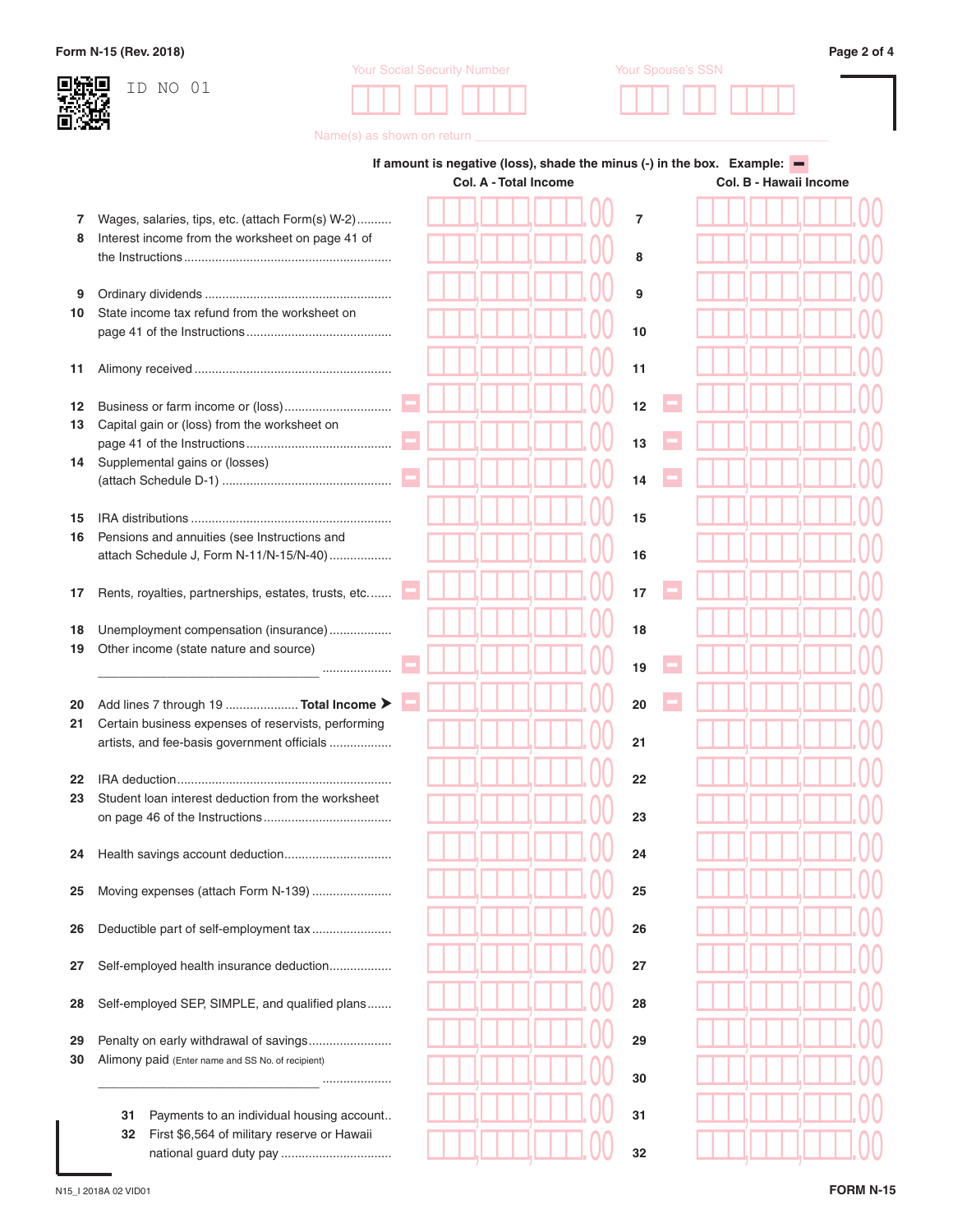|     | Form N-15 (Rev. 2018)                                                                                                                                                   |                                    |    |    |                          | Page 3 of 4                                                     |
|-----|-------------------------------------------------------------------------------------------------------------------------------------------------------------------------|------------------------------------|----|----|--------------------------|-----------------------------------------------------------------|
|     | ID NO 01                                                                                                                                                                | <b>Your Social Security Number</b> |    |    | <b>Your Spouse's SSN</b> |                                                                 |
|     |                                                                                                                                                                         |                                    |    |    |                          |                                                                 |
|     |                                                                                                                                                                         |                                    |    |    |                          |                                                                 |
|     |                                                                                                                                                                         | Name(s) as shown on return         |    |    |                          |                                                                 |
| 33  | Exceptional trees deduction (attach affidavit)                                                                                                                          |                                    |    |    |                          |                                                                 |
|     |                                                                                                                                                                         |                                    |    | 33 |                          |                                                                 |
|     |                                                                                                                                                                         |                                    |    |    |                          |                                                                 |
| 34  | Add lines 21 through 33  Total Adjustments >                                                                                                                            |                                    |    | 34 |                          |                                                                 |
|     |                                                                                                                                                                         |                                    |    |    |                          |                                                                 |
| 35  | Line 20 minus line 34  Adjusted Gross Income >                                                                                                                          |                                    |    | 35 |                          |                                                                 |
|     |                                                                                                                                                                         |                                    |    |    |                          |                                                                 |
| 36  | <b>Federal</b> adjusted gross income (see page 21 of the Instructions)                                                                                                  |                                    | 36 |    |                          |                                                                 |
| 37  | <b>Ratio of Hawaii AGI to Total AGI.</b> Divide line 35, Column B, by line 35, Column A (Compute to 3 decimal places and round to 2 decimal places)37                   |                                    |    |    |                          |                                                                 |
|     | <b>CAUTION:</b> If you can be claimed as a dependent on another person's return, see the Instructions on page 21, and fill in this oval.                                |                                    |    |    |                          |                                                                 |
| 38  | If you do not itemize deductions, enter zero on line 39 and go to line 40a. Otherwise go to page 22 of the Instructions and enter your Hawaii itemized deductions here. |                                    |    |    |                          |                                                                 |
|     | Medical and dental expenses<br>38a                                                                                                                                      |                                    |    |    |                          |                                                                 |
|     | (from Worksheet NR-1 or PY-1)  38a                                                                                                                                      |                                    |    |    |                          |                                                                 |
|     |                                                                                                                                                                         |                                    |    |    |                          |                                                                 |
|     | 38b<br>Taxes (from Worksheet NR-2 or PY-2) 38b                                                                                                                          |                                    |    |    |                          | <b>TOTAL ITEMIZED</b>                                           |
|     |                                                                                                                                                                         |                                    |    |    |                          | <b>DEDUCTIONS</b>                                               |
|     | 38c<br>Interest expense (from Worksheet NR-3 or PY-3) 38c                                                                                                               |                                    |    |    |                          | 39 If your Hawaii adjusted gross<br>income is above a certain   |
|     |                                                                                                                                                                         |                                    |    |    |                          | amount, you may not be<br>able to deduct all of your            |
|     | 38d<br>Contributions (from Worksheet NR-4 or PY-4)  38d<br>38e                                                                                                          |                                    |    |    |                          | itemized deductions. See the                                    |
|     | Casualty and theft losses<br>(from Worksheet NR-5 or PY-5)  38e                                                                                                         |                                    |    |    |                          | Instructions on page 27. Enter<br>total here and go to line 41. |
|     | Miscellaneous deductions<br>38f                                                                                                                                         |                                    |    |    |                          |                                                                 |
|     |                                                                                                                                                                         |                                    |    |    |                          |                                                                 |
|     |                                                                                                                                                                         |                                    |    |    |                          |                                                                 |
| 40a | If you checked filing status box: 1 or 3 enter \$2,200;                                                                                                                 |                                    |    |    |                          |                                                                 |
|     |                                                                                                                                                                         |                                    |    |    |                          |                                                                 |
| 40b | Multiply line 40a by the ratio on line 37  Prorated Standard Deduction > 40b                                                                                            |                                    |    |    |                          |                                                                 |
|     |                                                                                                                                                                         |                                    |    |    |                          |                                                                 |
| 41  | 14. Line 35, Column B minus line 39 or 40b, whichever applies. (This line MUST be filled in)  41                                                                        |                                    |    |    |                          |                                                                 |
| 42a | Multiply \$1,144 by the total number of exemptions claimed on line 6e. If you and/or your spouse are blind, deaf,                                                       |                                    |    |    |                          |                                                                 |
|     | or disabled, fill in the applicable oval(s), and see the Instructions.                                                                                                  |                                    |    |    |                          |                                                                 |
|     | Yourself<br>$\bigcirc$                                                                                                                                                  |                                    |    |    |                          |                                                                 |
| 42b |                                                                                                                                                                         |                                    |    |    |                          |                                                                 |
|     |                                                                                                                                                                         |                                    |    |    |                          |                                                                 |
| 43  | <b>Taxable Income.</b> Line 41 minus line 42b (but not less than zero) <b>Taxable Income <math>\triangleright</math></b> 43                                             |                                    |    |    |                          |                                                                 |
| 44  | Tax. Fill in oval if from: $\Box$ Tax Table; $\Box$ Tax Rate Schedule; or $\Box$ Capital Gains Tax Worksheet on page 44 of the Instructions.                            |                                    |    |    |                          |                                                                 |
|     | Fill in oval if tax from Forms N-2, N-103, N-152, N-168, N-312, N-338, N-344, N-348, N-405,                                                                             |                                    |    |    |                          |                                                                 |
|     |                                                                                                                                                                         |                                    |    | 44 |                          |                                                                 |
| 44a | If tax is from the Capital Gains Tax Worksheet, enter                                                                                                                   |                                    |    |    |                          |                                                                 |
|     |                                                                                                                                                                         |                                    |    |    |                          |                                                                 |
| 45  | Refundable Food/Excise Tax Credit                                                                                                                                       |                                    |    |    |                          |                                                                 |
|     | (attach Form N-311) DHS, etc. exemptions                                                                                                                                | $\ldots$ . 45                      |    |    |                          |                                                                 |
| 46  | Credit for Low-Income Household                                                                                                                                         |                                    |    |    |                          |                                                                 |
|     |                                                                                                                                                                         |                                    |    |    |                          |                                                                 |
| 47  | Credit for Child and Dependent Care                                                                                                                                     |                                    |    |    |                          |                                                                 |
|     |                                                                                                                                                                         |                                    |    |    |                          |                                                                 |
| 48  | Credit for Child Passenger Restraint                                                                                                                                    |                                    |    |    |                          |                                                                 |
|     | Total refundable tax credits from<br>49                                                                                                                                 |                                    |    |    |                          |                                                                 |
|     | Schedule CR (attach Schedule CR) 49                                                                                                                                     |                                    |    |    |                          |                                                                 |
|     | 50                                                                                                                                                                      |                                    |    | 50 |                          |                                                                 |
|     |                                                                                                                                                                         |                                    |    |    |                          |                                                                 |
|     | 51                                                                                                                                                                      |                                    |    |    |                          |                                                                 |
|     | N15_I 2018A 03 VID01                                                                                                                                                    |                                    |    |    |                          | <b>FORM N-15</b>                                                |